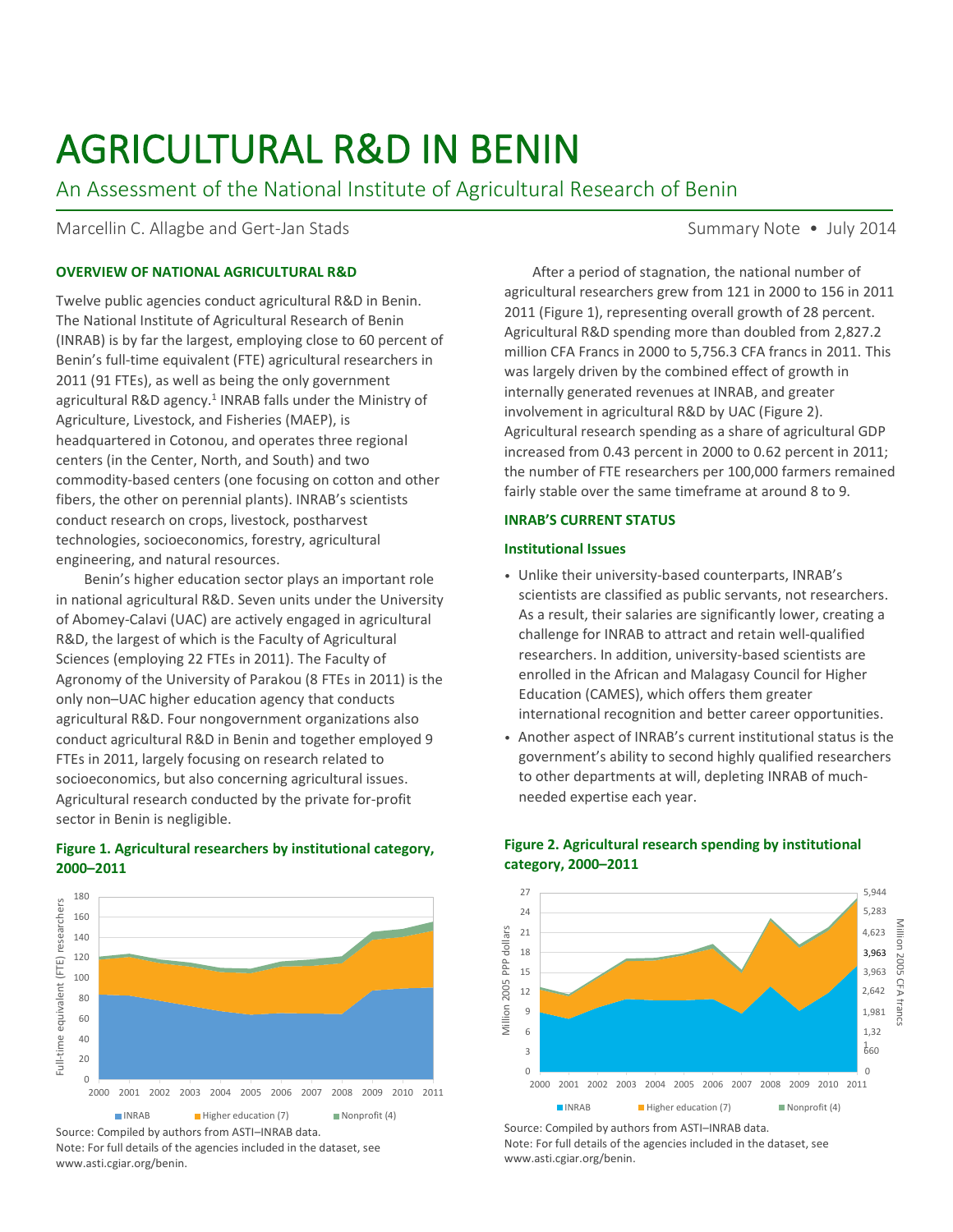- The Government of Benin is currently considering modifying INRAB's status to give it greater autonomy and hence flexibility in its funding and recruitment practices, which will enable the institute to offer its researchers more competitive salaries and conditions. A final determination is expected in 2014.
- Government support for agricultural R&D has been low because policymakers lack appreciation of its importance to agricultural productivity and economic development. In addition, INRAB has not yet adequately demonstrated the impact of its research outcomes.
- Linkages between INRAB and the national provider of extension services the Regional Centers of Action for Rural Development (CARDER) are weak. CARDER no longer has sufficient staff to effectively collaborate or respond to farmers' needs.
- INRAB is lacking in efficient centralized administration systems and practices. Data management, for example, is weak, with each center managing its own financial and human resource databases. INRAB's headquarters is hence not always apprised of what is happening at centers in remote areas.

## **Human Resources**

- Given large salary and benefit discrepancies between INRAB and the higher education sector and international organizations, large numbers of well-qualified researchers have left the institute in recent years. In addition, the benefits inherent with CAMES membership further attract researchers away from INRAB to the higher-education sector. Universities, however, have much weaker linkages with farmers given their academic focus on scientific research and publications compared with applied research of relevance to the needs of producers.
- Civil service recruitment restrictions were in effect from 1986 until very recently. During this time, INRAB could only appoint contract-based researchers, but lack of project funding made this problematic. Consequently, many research positions have been vacant over a long time span.
- As a side-effect of the recruitment restrictions, 70 percent of INRAB's PhD-qualified researchers are more than 50 years old, and given an official retirement age of 60 years, many researchers will retire in the next decade.
- Another consequence of the recruitment restrictions and salary discrepancies is that INRAB currently lacks a critical mass of scientists in a number of key disciplines. For example, the single researcher working on plant breeding has no assistant and will retire soon; the only researcher working in the area of soil science retired in 2013; and the only researcher focused on weed science is on secondment to the Food and Agriculture Organization of the United Nations.
- As of 2012, 37 percent of INRAB's researchers held PhD degrees, and 63 percent were qualified to the MSc level.

Further capacity building is needed focusing on developing career paths and recruiting young researchers.

- During 2008–2012, 34 researchers were undertaking MScor PhD-level training (or equivalent), mostly through selffunding, although funding from AfricaRice, CIRAD, and Danida has also provided training opportunities. A large number of INRAB's young researchers received PhD training at UAC (often funded by Danida), but upon graduation many of them chose a career at UAC instead of returning to INRAB.
- Unions have blocked merit-based promotion; currently, all promotions are based on seniority. Productive researchers who generate funding and whose work gets published advance no faster than scientists who do not. Obviously this is serious impediment to motivation and job satisfaction.

## **Financial Resources**

- Government funding to INRAB is only sufficient to cover salaries and related expenses. The institute's ability to operate research programs and build and maintain infrastructure is extremely dependent on donors and the funding INRAB generates internally through the sale of goods and services (Figure 3).
- In 2009, INRAB's funding drastically declined due to the cessation of Danish funding and a significant reduction in the contribution from the national budget for agricultural research. INRAB is no longer able to conduct all of its activities, including those relating to the management cycle of agricultural research and competitive funds.
- With the decline of donor funding, INRAB has had to develop alternative funding sources. As of 2011, two-thirds of the institute's program costs were funded internally, predominantly through the sale of germinated palm oil seeds by the Perennials Center (CRA-PP) and the sale of rice, maize, and cowpea seed by the Research Center for the South (CRA-Sud).
- Funding to INRAB has increased since 2012, when the West Africa Agricultural Productivity Program (WAAPP) was

## **Figure 3. INRAB's funding sources, 2000–2011**



Government Donors/development bank loans Sales of goods and services Other

Source: Compiled by authors from ASTI–INRAB data.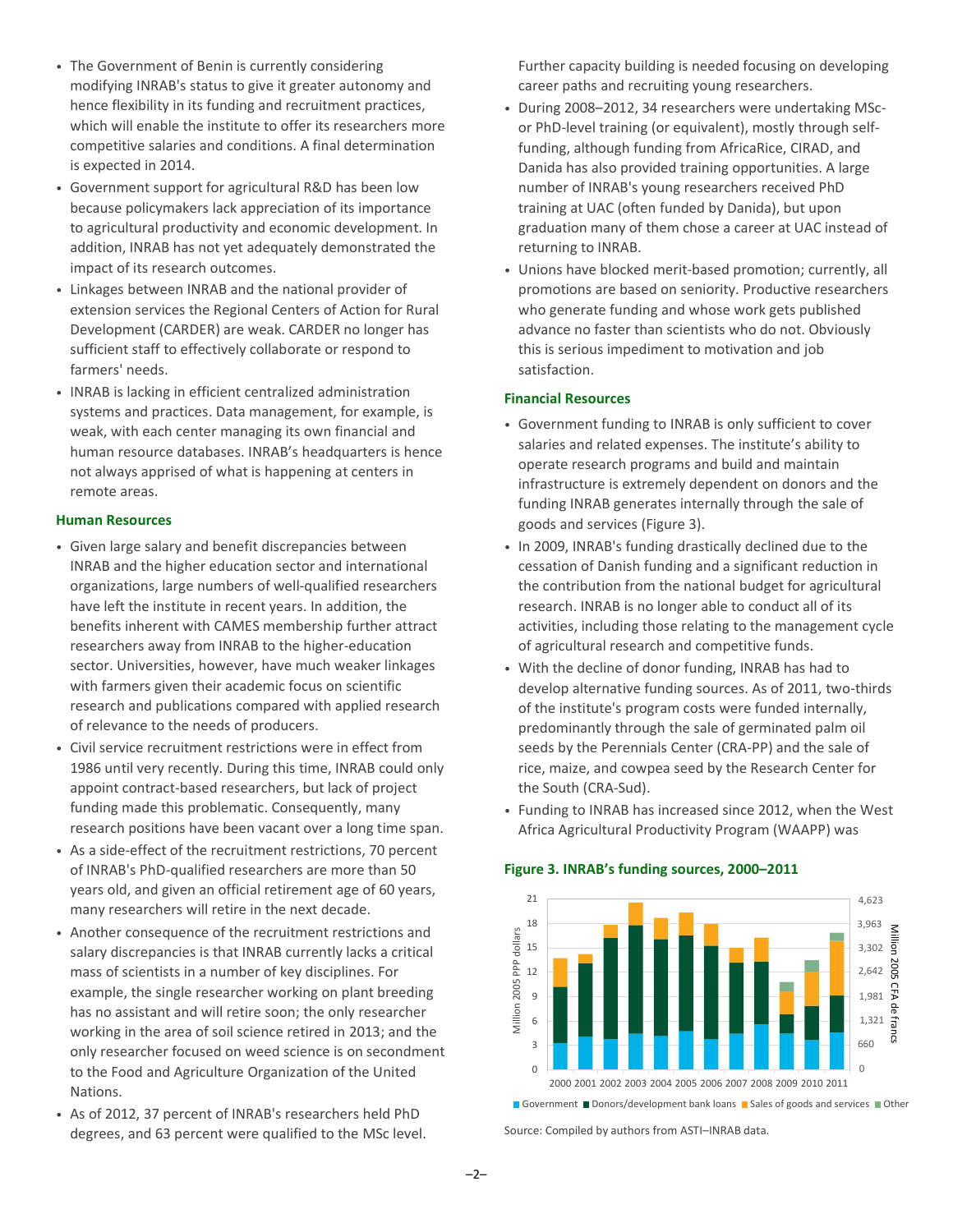launched (with a budget of over 8 billion CFA francs for five years). Under WAAPP, Benin will be the home of a center of excellence in maize research, so associated funding will largely be allocated to the rehabilitation of maize-related research infrastructure and equipment, as well as those of the Soil, Water, and Environmental Science Laboratory (LSSEE). WAAPP includes a small competitive fund, which has financed 13 research projects since 2013. WAAPP also funded 26 PhD and 21 MSc courses during the 2013/14 academic year.

# **R&D Infrastructure**

CRA-Sud Niaouli

- All of INRAB's research facilities are old and run down. Most laboratory lack up-to-date research equipment. hardware, software, and servers, and the number and quality of vehicles are inadequate. With such low levels of capital investment, R&D infrastructure has deteriorated over time and this has had understandable impacts on quality of research and the resulting outputs.
- In 2012, the government funded the construction of new INRAB headquarters in Agonkanmey and a greenhouse at the plant physiology laboratory in Pobè. The new headquarters are scheduled to become operational in the near future. The Agonkanmey research center (CRA-A) will be rehabilitated under WAAPP, but no other centers will benefit from WAAPP funding.
- In 2011, the NERICA Rice Development Project (PDRN) funded the acquisition of eight small combine harvesters, five rice mills, weed control equipment, and six power generators.

Micro-organism/virology Nonfunctional due to

derelict equipment

# **Table 2. The condition of INRAB's research laboratories**

**Center Laboratory Condition**

laboratory

| No laboratories                                |                                                                                                      |
|------------------------------------------------|------------------------------------------------------------------------------------------------------|
| No laboratories                                |                                                                                                      |
| Cotton fiber analysis<br>laboratory            | Functional                                                                                           |
| Pathogenic and cotton<br>entomology laboratory | Partially functional<br>(equipment is derelict and<br>serious electricity and<br>water issues exist) |
| Plant physiology<br>laboratory                 | Functional                                                                                           |
| Soil science laboratory                        | Functional, but<br>equipment is derelict                                                             |
| Food technology<br>laboratory                  | Partially functional, but<br>equipment is derelict                                                   |
| <b>Biometric analysis</b><br>laboratory        | Nonfunctional due to lack<br>of biometricians                                                        |
| Laboratoire de défense<br>des cultures         | Partially functional, but<br>equipment is derelict                                                   |
|                                                | $\cdots$<br>$\cdots$<br>$\overline{a}$                                                               |

Source: Compiled by authors based on ASTI/IFPRI–CORAF/WECARD survey data.

• The Research Center for the North (CRA-Nord) does not have access to electricity, raising questions as to limitations on the research it conducts.

# **Research Outputs**

- The number of improved varieties released by INRAB is limited. During 2008–2012, the institute's in-house research led to the development of just one new cotton and one new maize variety. INRAB released a number of other varieties developed by CGIAR centers and adapted to local conditions, including a number of maize varieties. Lack of access to improved seed, poor dissemination practices, and the low incomes of producers are generally seen as the major causes of low adoption.
- The number of scientific publications produced by INRAB is low as well. In 2011, INRAB scientists published just 42 articles in (national and international) journals, corresponding to a publication-per-researcher ratio of 0.4 per year.
- INRAB does play an important role, however, in producing "RTE sheets," the sale of which generates significant funding for INRAB. RTE sheets are booklets designed to present research results to farmers in a way that they can comprehend. Subjects include issues related to crops, forestry, and livestock.

# **CONCLUSION AND POLICY OPTIONS**

- A training and recruitment plan needs to be implemented to allow INRAB to fill the large number of positions that will become vacant in the coming years. Moreover, policies need to be implemented to ensure that scientists return to INRAB upon completing their training;
- Discrepancies in the status, salaries, and retirement age of INRAB's researchers and their university-based colleagues need to be removed or overcome to improve the overall remuneration, working conditions, and incentives at INRAB so that the institute can attract, retain, and motivate wellqualified researchers.
- The institute needs to advocate for increased government funding and explore mechanisms to improve the coordination of donor funding to avoid duplication in some areas of research and underfunding in others.
- Databases and monitoring and evaluation systems need to be improved through coordination and harmonization; currently they are ad hoc and disjointed.
- It is important for the institute to be able to invest in the rehabilitation of its research centers (other than the ones that are currently being rehabilitated under WAAPP) to support the conduct of effective research, to retain and motivate researchers, and to facilitate the growth of effective research outputs that will have impact, all of which are currently hindered by inferior research facilities.